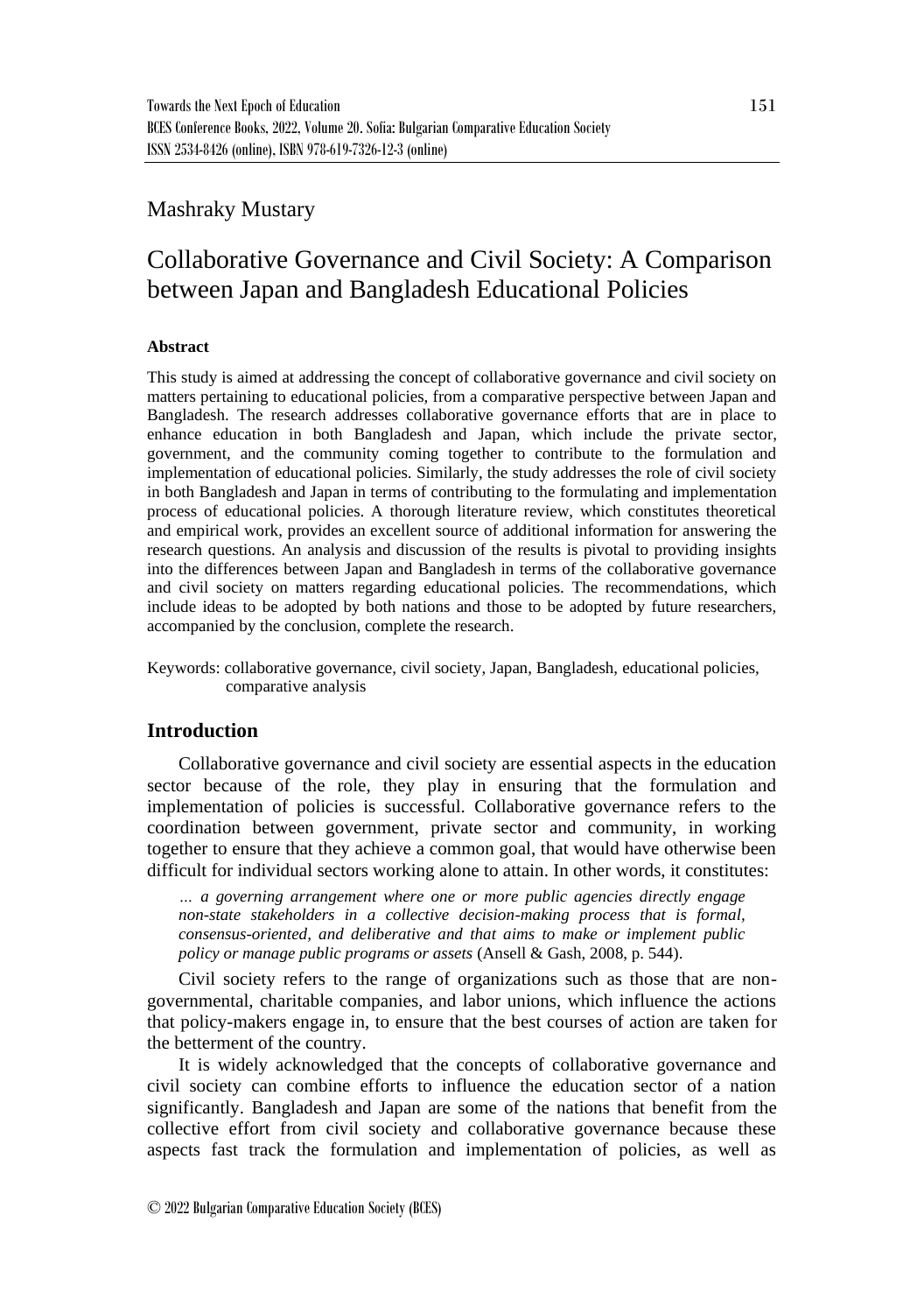ensuring that the policies are worth formulation and action, in that they help the citizens. The primary difference that makes the education sectors of many countries distinct, other than the resources available, is the level of engagement of civil society and collaborative governance. Therefore, conducting a comparative analysis of the collaborative governance and civil society participation from a perspective of educational policies is essential in uncovering and understanding the differences that exist between the two countries.

# **About the research**

#### *Research objectives*

The research objectives for this study aim at creating an understanding of the difference that exists in the education sectors between Japan and Bangladesh, by examining the participation of collaborative governance and civil society in both nations. Furthermore, the study seeks to establish, which nation between Bangladesh and Japan is advanced on matters regarding education, so that one country can be a benchmark for the other.

## *Rationale of the research*

The rationale for this research was motivated by the need to find out the role of collaborative governance and civil society in educational policy formulation and implementation, as well as the need to compare Bangladesh's education sector to that of a more developed country namely, Japan.

## *Research questions*

This research seeks to address several questions as outlined below:

- 1. What is the role of collaborative governance and civil society in educational policy formulation and implementation in Japan?
- 2. What is the role of collaborative governance and civil society in educational policy formulation and implementation in Bangladesh?
- 3. How do Japan and Bangladesh compare in terms of their educational policies' preparation, bearing in mind the concepts of collaborative governance and civil society participation?
- 4. What are the recommendations for Bangladesh for it to ensure that it raises its education standards through policy change and utilization of collaborative governance and civil society in that process?

## *Research background*

A wide range of information exists, which discusses the issues revolving around collaborative governance and civil society in the context of educational polices in Japan. Education in Japan is relatively enhanced because of the role that collaboration between the government, private sector and civil society groups plays.

Similarly, Bangladesh demonstrates a comparable case to Japan, with the only difference appearing in the performances that students in schools exhibit. Research has been done in the past to examine the education system in Bangladesh, how policies are formulated and how they affect education and the role that collaborative governance processes and civil society participation, contributes to bettering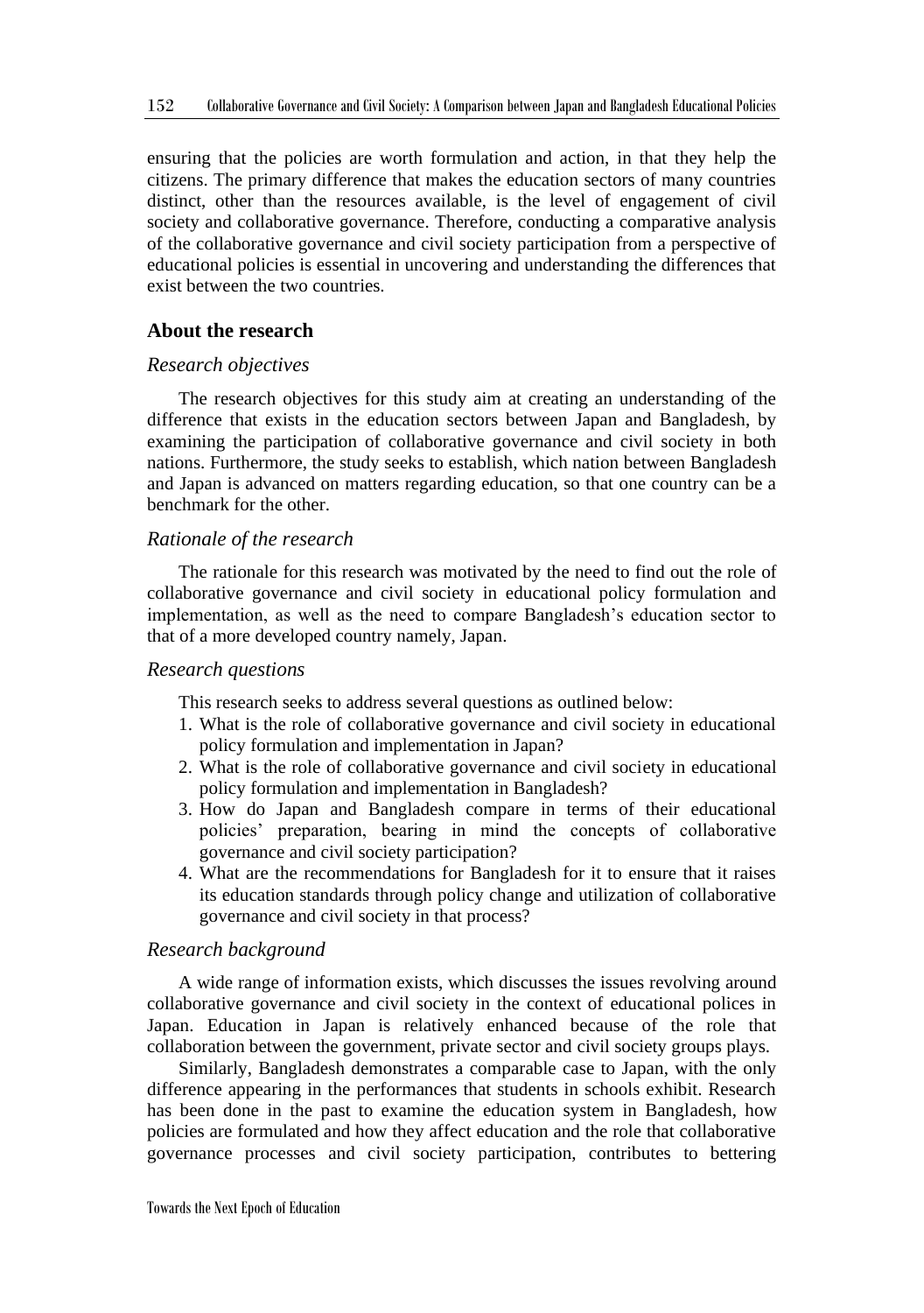education in the country (Tasnim, 2017). With the presence of such kind of information, it becomes easier to analyze the situation and assess the impact that collaborative governance and civil societies have on policy formulation processes, in the Bangladesh education sector.

# **Literature review**

# *Japanese collaborative governance and civil societies from a perspective of the educational policies*

Collaborative governance in Japan has played an essential role in ensuring that educational policies are formulated and implemented in the best way possible. According to Pekkanen et al. (2014), Japan utilizes collaboration opportunities more than does Bangladesh, because of a belief that this has a positive effect on the processes involved in ensuring policies are formulated and implemented. Collaborative governance constitutes the coming together of different sectors that have an interest in education where technical, managerial, political, and financial capacities are utilized optimally. According to Mustary (2021), the collaboration will also concentrate on developing a stronger and better curriculum that will allow teachers and students to display their best results in teaching and learning respectively. Japan's educational policies indicate that education is mandatory for every school- aged child. This has been implemented over several years, which have seen most of the students perform well, partly because of the presence of sufficient resources.

According to Young (2000), the essence of the local and national government of Japan working together, is that local governments vary in terms of the context of the community they represent. Hence, educational policies in one local government could slightly differ with others from a different local government. This disparity can only be detected when the national and local governments together with other stakeholders enforce educational policies. Similarly, during the policy formulation processes, local governments that have teamed up with the national government can raise any problems and air their grievances that are related to the individual contexts of their educational needs. This enables them to negotiate on what should be included in the policies, to suit the conditions in their respective regions. Young (2000) asserts that collaborative governance in Japan has significantly yielded excellent results in terms of assisting in the formulation and implementation of educational policies.

In Japan, the concept of collaborative governance arises from the idea that the municipalities need to collaborate with governmental agencies to ensure that the process goes through smoothly. Such kind of governance is visible when the municipalities lack the necessary funds to hire teachers, for example, and resort to looking for financial help from the local or national government (Takayama & Lingard, 2019). Therefore, collaborative governance in Japan's education sector seems to be working well, especially when it comes to implementing the policies.

The institutions of higher education in Japan are constituted in such a way that the policy governing them requires that decision-making be a shared responsibility, between the institution and the government. The concept of collaborative governance manifests itself at that point, because the government is cooperating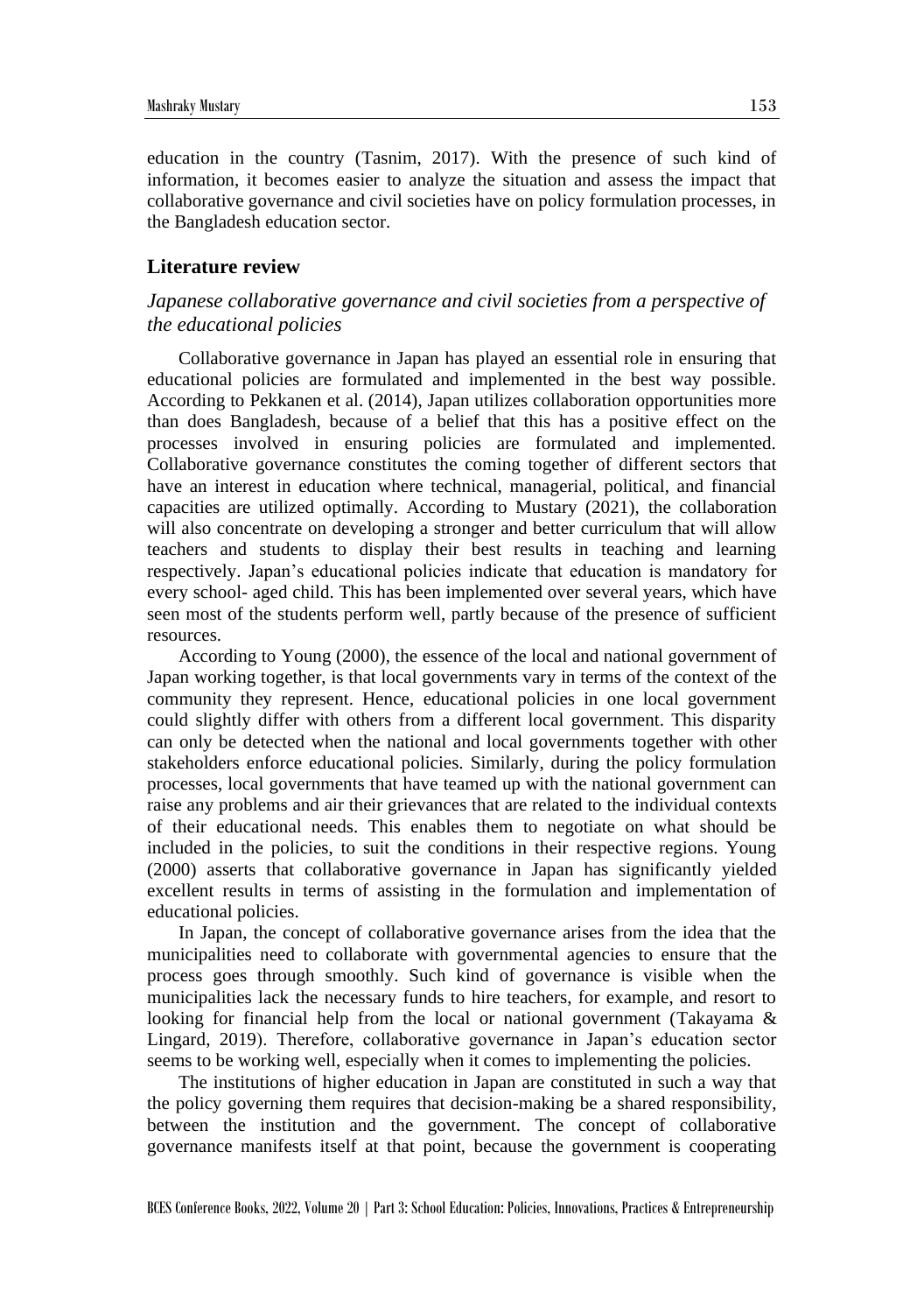with an institution of higher learning to make decisions (Ahn & Ha, 2014). The Japanese government through the Ministry of Education, Sports, Science, and Technology (MEXT), regulates the standards that Japanese universities need to adhere to during their establishment and cooperates with the institutions involved. Collaborative governance makes work easier in the Japanese education sector by ensuring that the right decisions are made and the implementation of policies is done effectively, which is commonly evident in the collaboration between finance and education sectors (Huang, 2018).

In Japan, there is significant evidence from the involvement of the local government in conjunction with the schools, of collaborative governance. The two bodies, the schools and local governments, come together through an educational board, to evaluate education systems and ensure that everything is operating as smoothly as possible (Yonezawa, 2011). Collaborative governance, therefore, constitutes different sectors coming together to ensure that the policies of education in Japan are formulated and implemented correctly. According to Mustary (2018), the Japanese educational system holds the view that the system is to be used to the advantage of all students, despite their age, color and gender. Therefore, it provides equal learning opportunities to all children willing to learn. The system envisions continuing to be the best in the world by constantly improving the curriculum to fit global changes. On the other hand, civil societies in Japan equally play a critical role in ensuring that educational policies are formulated and implemented successfully and in the right manner. The Japanese education system is more focused on moral education, such that as students develop into professionals, they still maintain proper behavior in their course of duty. This is important in formulating and implementing educational policies because NGOs provide financial support to the relevant programs that promote morality. Japanese educational policies are keen on discipline and the development of moral values.

During the process of policy formulation, many requirements arise for the formulation process to be completed. As such, civil societies in Japan often play the role of seeking to raise awareness of the need to fund education. Japan is more developed than many countries in the world and as such, the people understand the significance of education (Marginson, 2011). In Japan civil societies play a crucial role in acting as advocacies for education and students as well. The more, civil societies engage in education the more they gain experience regarding the components of an educational policy and therefore it becomes easier for them to contribute to policy formulation. Considering the huge number of civil societies present in Japan, it is impressive that their voice and contribution in the education sector is always recognized, through being allowed to participate in policy formulation and implementation processes so that their ideas can be captured in the final policy formulation activities.

Since most of the civil societies in Japan have direct contact with schools and, therefore, understand the challenges and needs the institutions require fulfilled, the civil societies are critical in presenting such issues in policy formulation dialogues (Rohlen, 1983). This has made Japan's education system strengthen over the years and the results have been visible through the excellent performances displayed by students at all school levels.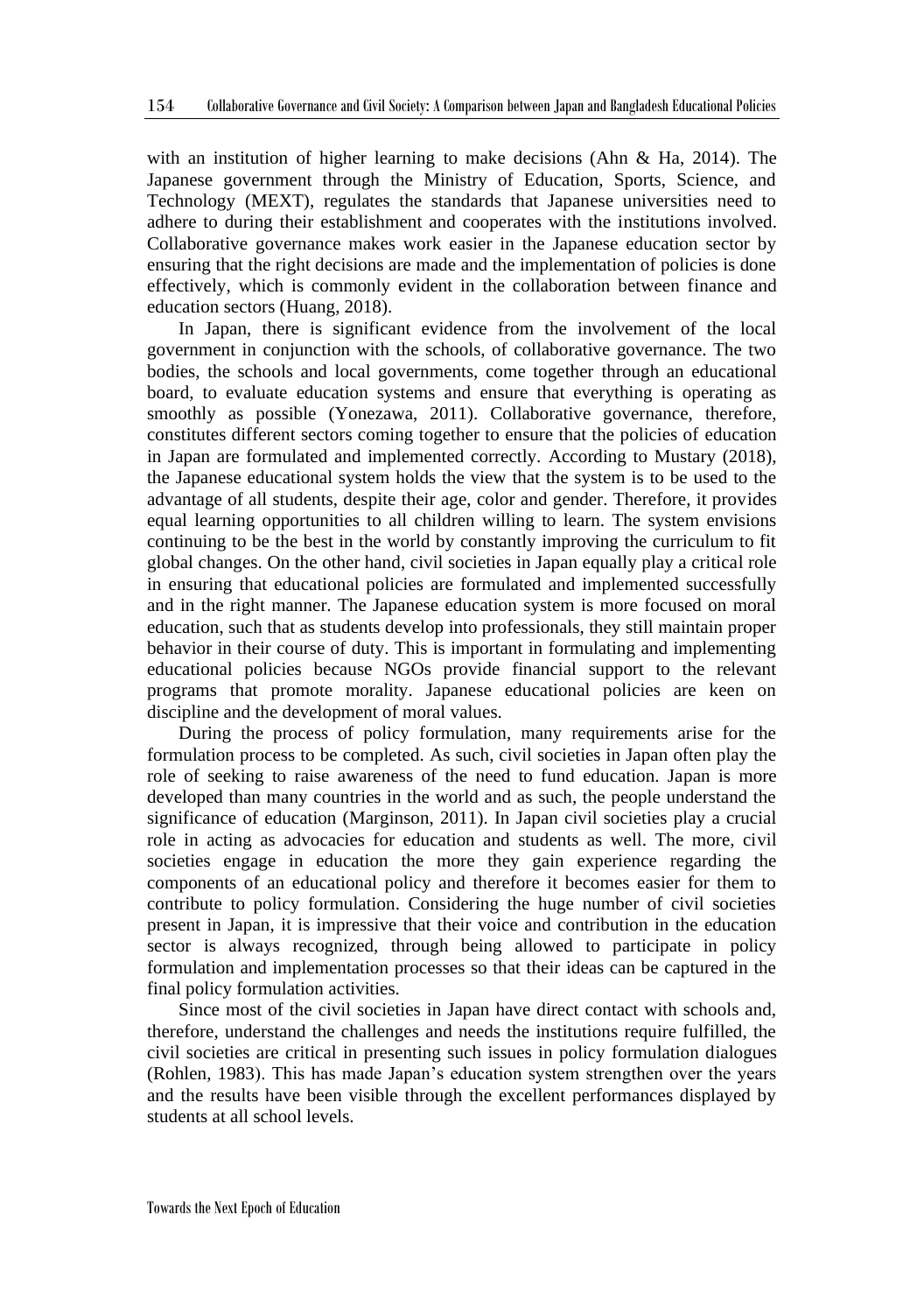# *Bangladeshi collaborative governance and civil societies from a perspective of the educational policies*

The education system in Bangladesh is not as advanced as that in Japan. It is to be expected that the policies in Bangladesh do not have much influence on education compared to those formulated in Japan, because the latter country is more developed. According to Thornton (2006), collaborative governance plays a vital role in ensuring some strides are made in the education sector through the formulation and implementation of educational policies. Collaborative governance in Bangladesh is evident in most of the high schools because of the introduction of formal programs that are undertaken in classrooms (Thornton, 2006). The education standards and level in Bangladesh is quite low compared to that of Japan. A significant number of the population are illiterate and that is why the Bangladeshi government is working hard to ensure collaborative governance takes effect across the country.

However, the concept of collaborative governance is not as effective in Bangladesh as it is in Japan for various reasons. The difficulty of the Bangladeshi curriculum contributes to the difficulty in promoting the culture of different sectors collaborating, in terms of offering governance in the education sector. Despite the idea that education in Bangladesh is satisfactory and consumable, the difficulty in the formulation of the curriculum is that there is insufficient collaboration between different sectors including the government.

Based on the available policy frameworks, the government and nongovernmental organizations in Bangladesh often combine efforts to ensure that the implementation of educational policies occurs smoothly. For example, in Bangladesh, early childhood education in most schools is offered on the basis of a collaboration between NGOs and the national government. This is an educational policy that aims at building a strong foundation for education for the young children. This is an example of how collaborative governance in Bangladesh works well. Analysis of the level of educational collaborations in Bangladesh demonstrates that it can hardly be compared to that in Japan. Collaborations in Bangladesh yield results on a small scale only, because the government is not fully investing in the education sector as it is in other sectors. At present, the investment is similar to that of previous years, where education was given less attention (Panday, 2018).

Policy formulation and implementation processes in Bangladesh also rely on the collaborative governance, because the government through its agencies holds consultative meetings with various stakeholders in the education sector, to establish the needs that people and schools have in terms of what is required to ensure that education continues and improves. In Bangladesh, the implementation of educational policies is not as effective as is the case in Japan because individuals are only gradually beginning to embrace the importance of attending school.

On the other hand, civil societies exist in Bangladesh, which play a role in contributing to the formulation and implementation of educational policies. The Campaign for Popular Education (CAMPE) is a coalition in Bangladesh, which began as a network of non-governmental organizations that seek to contribute in the education sector in different ways. Today, CAMPE has over 1000 NGOs that support education matters in Bangladesh (Hossain et al., 2017). The role of CAMPE in helping in the formulation of educational policies is that it reaches out to its

BCES Conference Books, 2022, Volume 20 | Part 3: School Education: Policies, Innovations, Practices & Entrepreneurship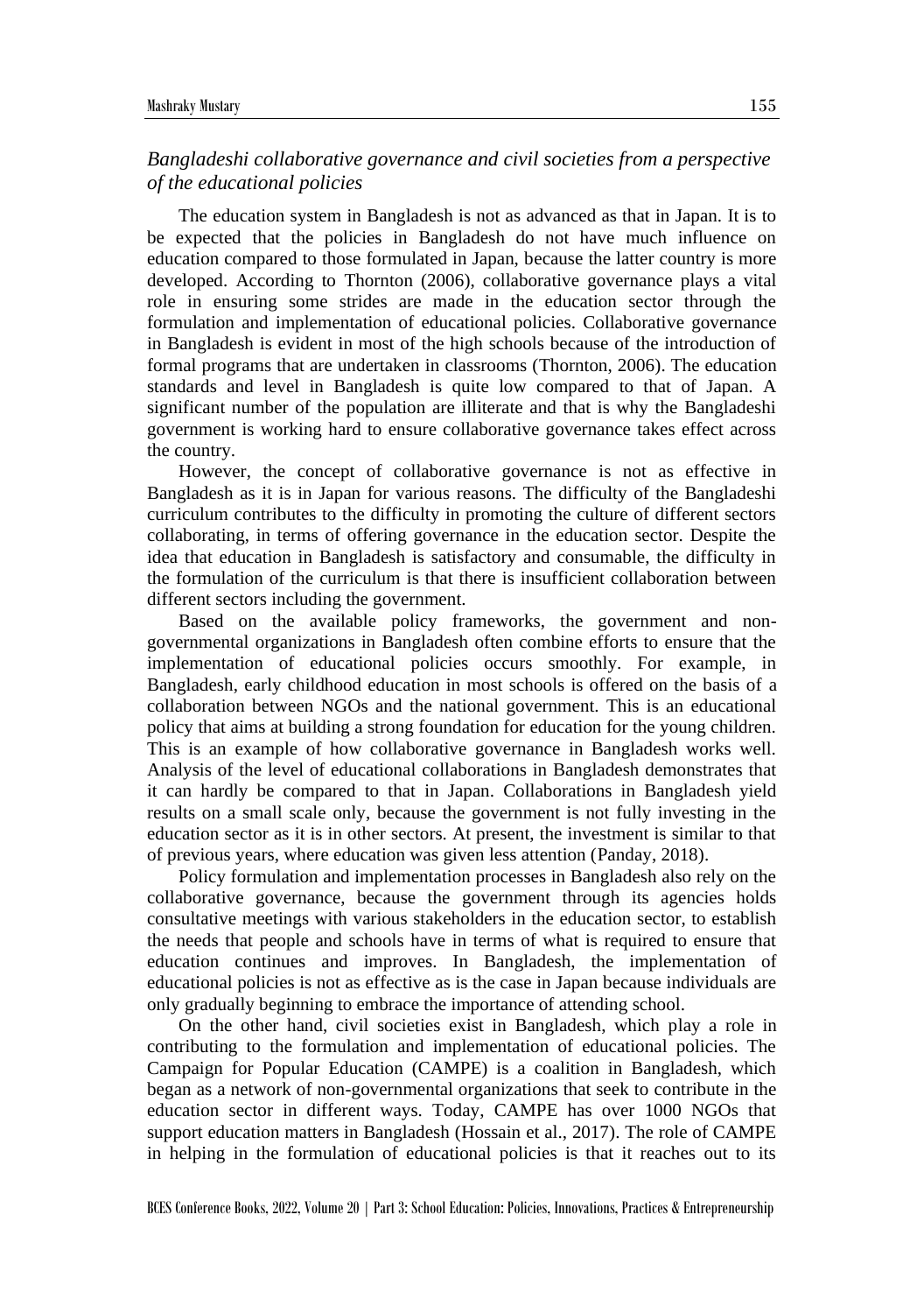members for ideas that can be helpful in bettering educational policy proposals. This is a critical move for the civil society in Bangladesh because it indicates that the NGOs mind about educational policies, since they have an impact in the corporate world in which the NGOs operate.

CAMPE occasionally conducts surveys aimed at finding out about the progress of the Bangladesh education sector. This process of monitoring is important because it ensures that CAMPE can contribute at an appropriate time, in the processes involved in formulating educational policies. The coalition fulfills its monitoring mandate using a mechanism known as education watch (Hossain et al., 2017). This mechanism helps civil society in Bangladesh to stay alert and ready to act whenever there are any educational policy issues that are being discussed. Through the monitoring process, CAMPE can submit the recommendations from its members regarding the policies of the country's education sector. Consequently, policy formulation and implementation processes become part of CAMPE's, work, which means that civil society in Bangladesh is actively involved in educational policies.

The campaigns for the increase in resources, especially for the public schools in Bangladesh, has been one of the primary efforts that CAMPE has been displaying over recent years.

#### **Research design and methodology**

The research design adopted in this research was the mixed method approach. This approach was ideal for this study because it constitutes the use of data from different sources, which results in the generation of credible information (Dunning, 2008). The descriptive methodology was ideal for use in this study because of its ability to accommodate quantitative and qualitative data. Quantitative data is addressed in the results section of this study, whereas qualitative data is addressed in the empirical data section.

## **Empirical data**

This study constitutes empirical data that was obtained from online interviews and surveys. The surveys constituted 12 participants in total (6 apiece from Japan and Bangladesh), whereas the interviews constituted 20 participants (10 apiece from Japan and Bangladesh). The participants for the interviews constituted 5 men and 5 women from Japan and a similar set of participants from Bangladesh. Similarly, those who participated in the surveys constituted 3 men and 3 women for both Japan and Bangladesh. All participants were over 18 years and all signed an online consent form. Their contacts were obtained via Facebook pages in, group forums of their respective nations.

### **Results and discussion**

The study uncovered the idea that in Japan, collaborative governance is more effective than is the case in Bangladesh. Out of 10 interviewees who attended the interview issued, 8 of the participants from Japan (80%) argued that collaborative governance is extremely effective in bringing different sectors together to contribute in the educational policy formulation and implementation. Six out of the 6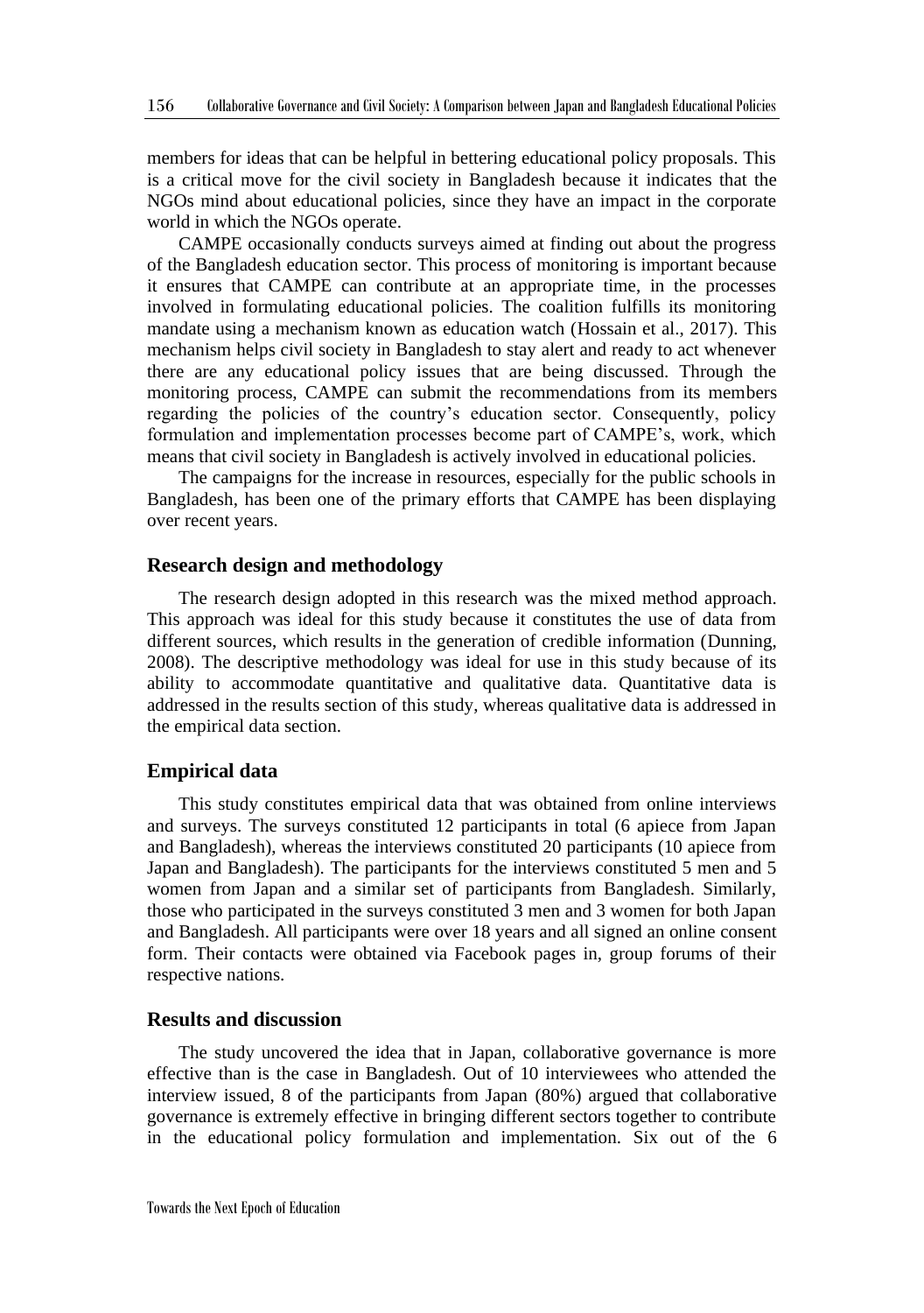participants (100%) who took part in the online survey indicated that Japan utilizes civil society to influence policy formulation and implementation. Four out of 10 participants (40%) from Bangladesh of an online interview indicated that collaborative governance is an idea that is still picking up pace, but is showing signs that it can help in educational policy formulation and implementation. All the 6 participants (100%) from Bangladesh, of an online survey said that civil society through CAMPE is extremely effective in articulating the educational policy issues that affect Bangladeshi schools.

Japan utilizes collaborative governance more than Bangladesh does. This explains to some extent why Japan experiences more success in education. Collaborative governance is important because it brings together many different sectors, which then pull resources and expertise together to handle the issues in the education sector. The civil society in Japan is sufficiently cooperative and that explains why more NGOs are willing to invest in education policymaking and implementation processes. On the other hand, Bangladesh has invested more in civil society through CAMPE, which has yielded fruits in terms of finding representatives who can speak on issues at the policy formulation table, on behalf of many people in the education sector.

### **Conclusion**

Therefore, this study concentrated on the establishment of the role that collaborative governance and civil society play in the formulation and implementation of educational policies in Japan and Bangladesh. Therefore, collaborative governance and civil society play a crucial role in the context of educational policies in Japan and Bangladesh. There is still a need to research more in the future, because of some uncertainties such as of how collaborative governance will work out in the future of Bangladesh. It is to be recommended that Bangladesh utilizes collaborative governance more in educational policy formulation and implementation. This will help the country's education sector improve significantly. Bangladesh government officials and all stakeholders in the education sector should widen their thinking to produce better policies that will guarantee faster growth of the education sector. Japan should continue utilizing collaborative governance to maintain the high standard and level of education that it offers to its students.

## **References**

- Ahn, Y. H. & Ha, D. H. (2014): Comparative study on the collaborative governance type for the metropolitan economic regions in case of Korea and Japan. *GRI* 연구논총, 16(1), 141- 168.
- Ansell, C. & Gash, A. (2008): Collaborative governance in theory and practice. *Journal of Public Administration Research and Theory*, 18(4), 543-571.
- Dunning, H., Williams, A., Abonyi, S. & Crooks, V. (2008): A mixed method approach to quality of life research: A case study approach. *Social Indicators Research*, 85(1), 145- 158.
- Hossain, N., Hassan, M., Rahman, M., Ali, K. & Islam, M. (2017): The problem with teachers: The political settlement and education quality reforms in Bangladesh. *Effective States and Inclusive Development*, 86, 136.

BCES Conference Books, 2022, Volume 20 | Part 3: School Education: Policies, Innovations, Practices & Entrepreneurship